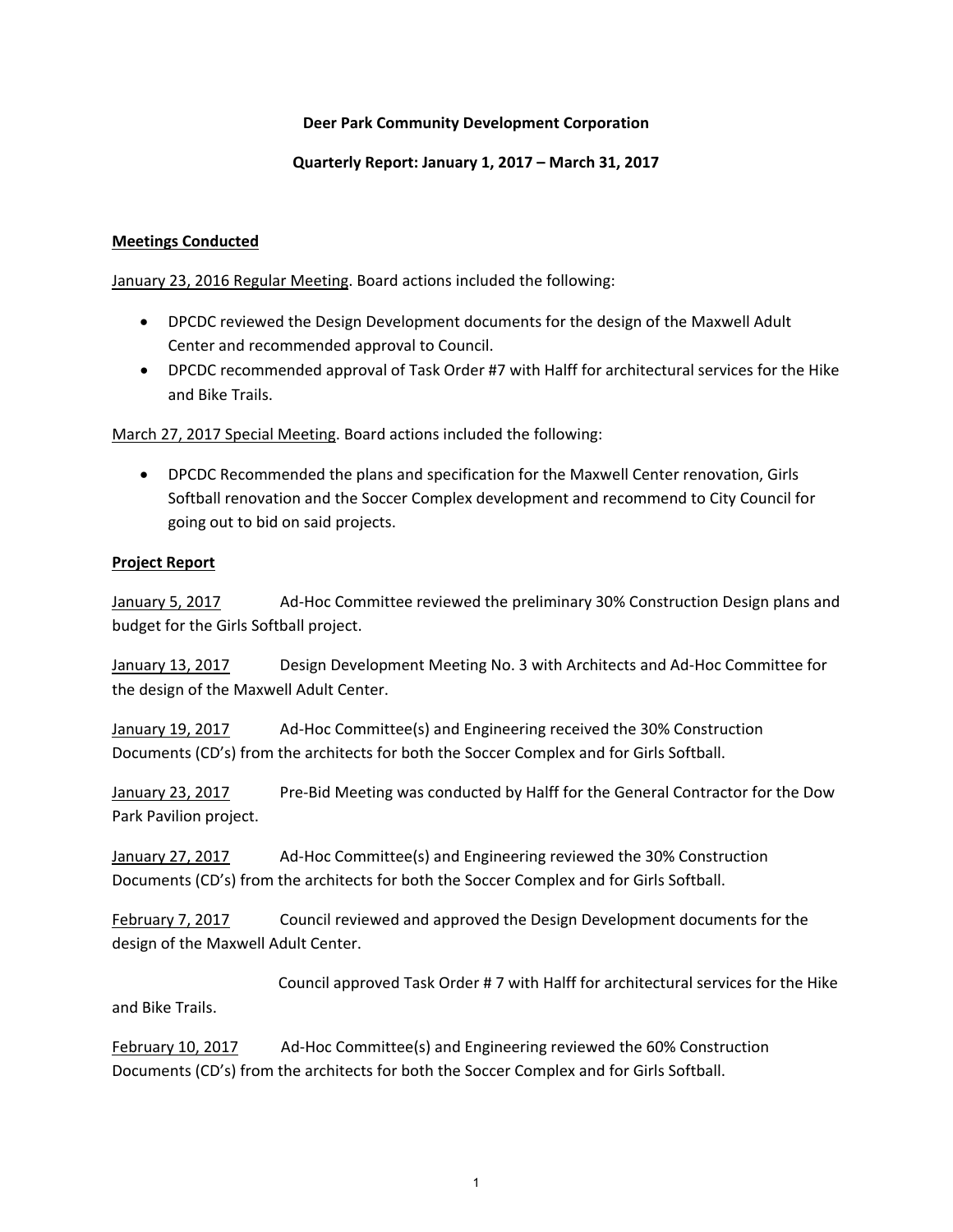February 14, 2017 Bids were received for the General Contractor for the Dow Park Pavilion project.

February 16, 2017 TF Harper held a Construction Meeting with the Ad-hoc Committee and Halff for the Spencerview Project.

Ad‐Hoc Committee met with BSW for a design meeting for the Maxwell Center.

February 21, 2017 Council awarded contract to South Pools as the General Contractor for the Dow Park Pavilion Project

February 24, 2017 Halff, Engineering and Parks Staff meet to review revised plans for both soccer and softball as it relates to city codes.

March 7, 2017 **Bre**-Construction Meeting with South Pools, the General Contractor for the Dow Park Pavilion Project with Architects and City Staff.

March 8, 2017 Ad‐Hoc Committee, BSW, Engineering, Building Official and Fire Marshall Offices met for the 50% Construction Plan review for the Maxwell Center.

March 9, 2017 Ad‐Hoc Committee(s) and Engineering reviewed the 90% Construction Documents (CD's) from the architects for both the Soccer Complex and for Girls Softball.

March 23, 2017 Staff met with T.F. Harper to go over Director transition.

# **Financial**

# **Debt Issued To‐Date**

- \$9,450,000 Certificates of Obligation, Series 2016 issued February 16, 2016 through a private placement to Wells Fargo Bank via a competitive bidding process
- \$2,700,000 Certificates of Obligation, Series 2017 issued February 14, 2017 through a private placement to First National Bank Texas via a competitive bidding process
- In an agreement between the City of Deer Park and the DPCDC, the City agreed to issue and sell certificates and the DPCDC agreed to make payments to the City in amounts sufficient to pay the principal of and interest on the certificates

# **Deer Park Community Development Corporation (Fund 85)**

*This fund records the sales tax revenues, operating expenditures, including bond issuance costs, and debt service payments.*

# **Revenues:**

- Sales & Use Tax Revenues:
	- 1Q (12/31/16) = \$260,601.69 2Q (03/31/17) = \$792,315.59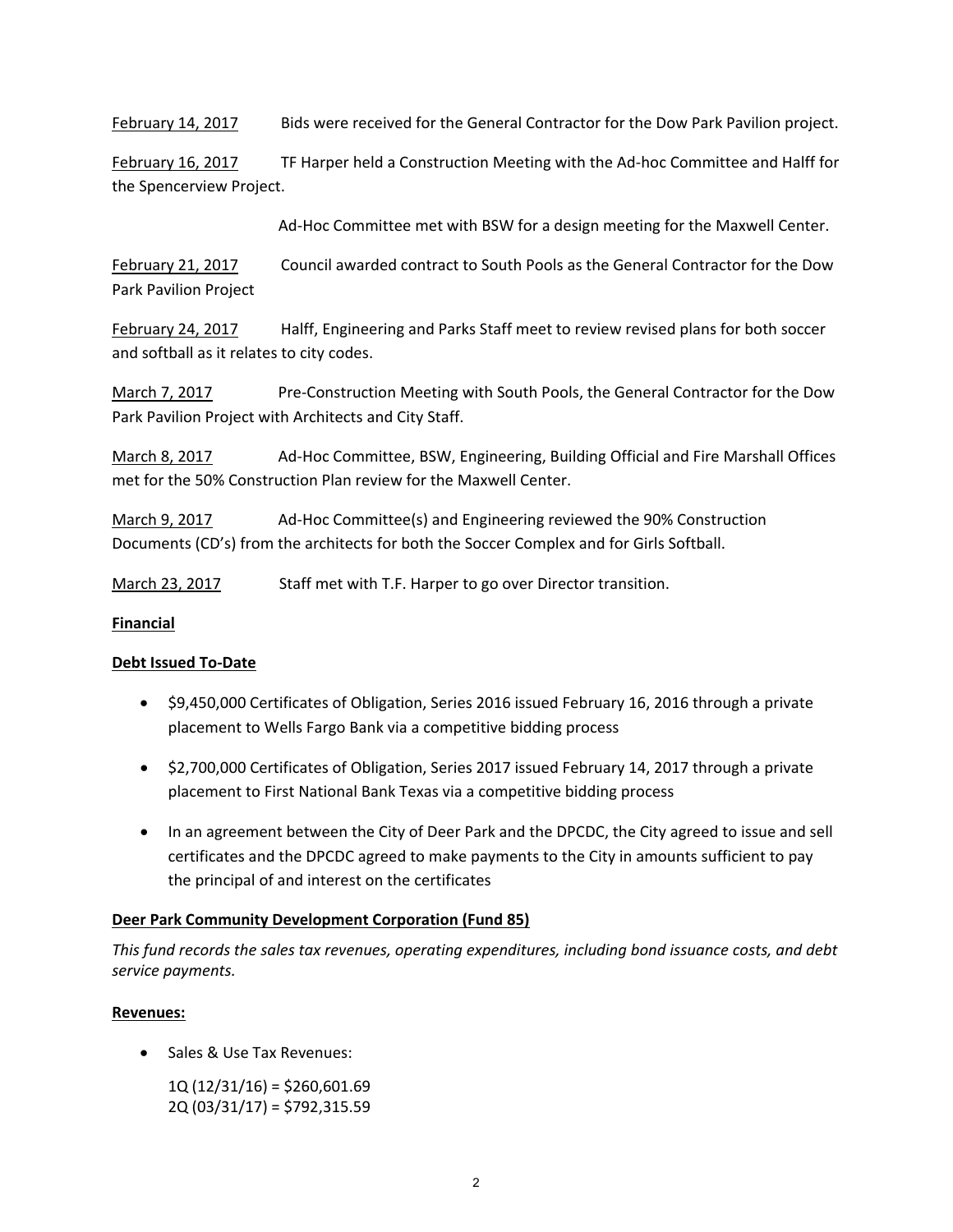*Total Fiscal YTD = \$1,052,917.28*

Investment Revenue:

1Q (12/31/15) = \$311.91 2Q (03/31/17) = \$298.61

*Total Fiscal YTD = \$610.52*

*Total Fiscal YTD Revenues as of 03/31/17: \$1,053,527.80 (preliminary and unaudited)*

### **Expenditures:**

Audit Fee:

2Q (03/31/17) = \$2,000.00

*Total Fiscal YTD = \$2,000.00*

Pay‐As‐You‐Go – Dow Park:

1Q (12/31/16) = \$17,474.26

*Total Fiscal YTD = \$17,474.26*

Other Bond Related Fees (issuance of Series 2017):

2Q (03/31/17) = \$55,970.00

*Total Fiscal YTD = \$55,970.00*

*Total Fiscal YTD Expenditures as of 03/31/17: \$75,444.26 (preliminary and unaudited)*

# **Bond Fund – Certificates of Obligation (Fund 23)**

*This fund records the bond proceeds of the \$9,450,000 Series 2016 and the \$2,700,000 Series 2017 Certificates of Obligation and all capital project expenditures, including pay‐as‐you‐go funding.*

# **Revenues:**

Intergovernmental Revenue *(Pay‐As‐You‐Go Funding)*:

 1Q (12/31/16) = \$17,474.26  $2Q(03/31/17) = $0.00$ 

*Total Fiscal YTD = \$17,474.26*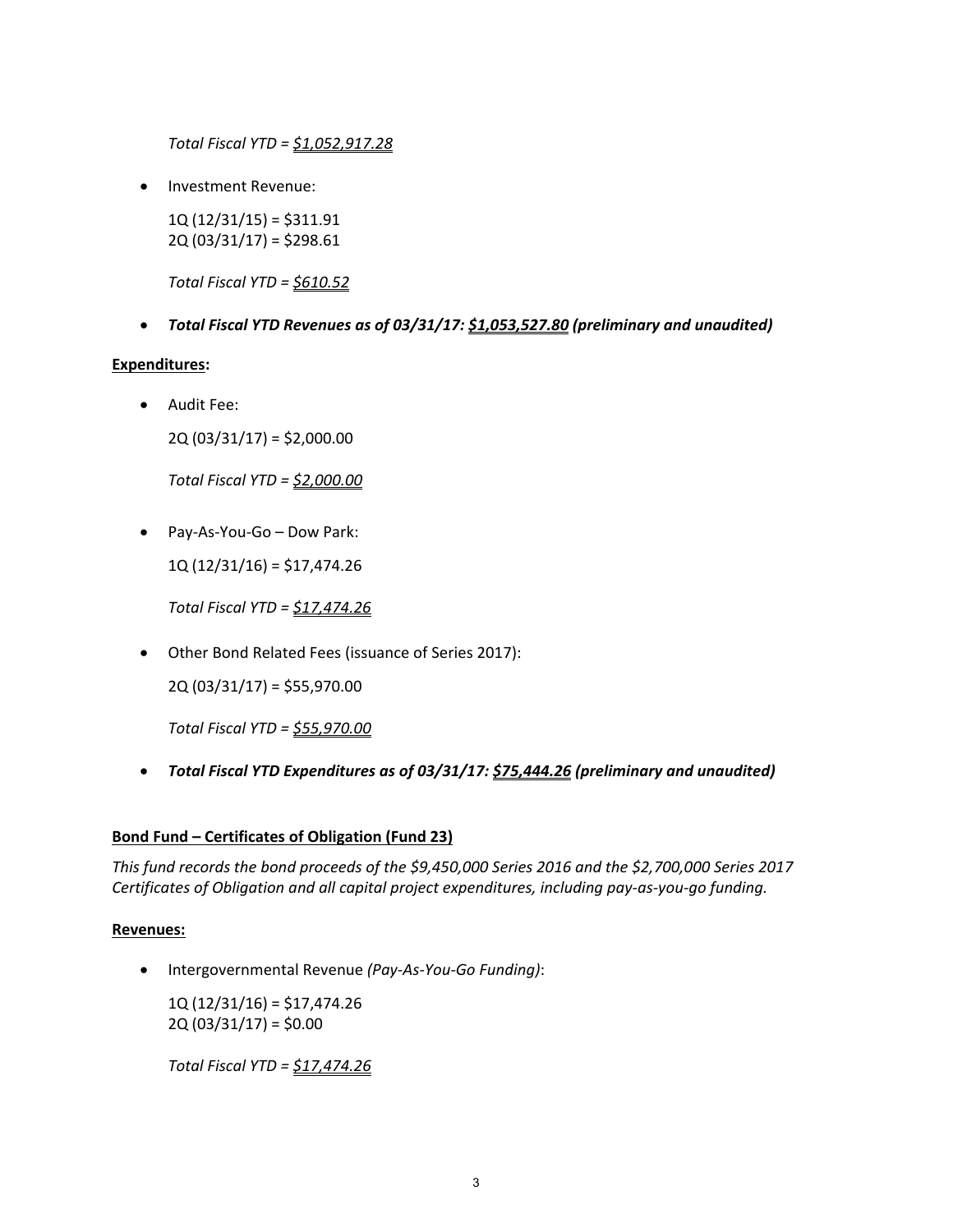• Investment Revenue:

 $1Q(12/31/16) = $9,295.73$ 2Q (03/31/17) = \$14,672.97

*Total Fiscal YTD = \$23,968.70*

*Total Fiscal YTD Revenues as of 03/31/17: \$41,442.96 (preliminary and unaudited)*

#### **Expenditures:**

• Buildings:

1Q (12/31/16) = \$201,620.00

o Dow Park = \$201,620.00

2Q (03/31/17) = \$203,208.00

o Dow Park = \$203,208.00

*Total Fiscal YTD = \$404,828.00*

• Improvements Other Than Buildings

2Q (03/31/17) = \$1,236,230.60

o DP Baseball = \$1,236,230.60

*Total Fiscal YTD = \$1,236,230.60*

Consulting Architect Fee

1Q (12/31/16) = \$113,883.58

- o Dow Park = \$24,785.06
- o Maxwell Center = \$12,033.00
- $\circ$  Girls Softball = \$25,248.67
- o Soccer Fields = \$51,816.85

2Q (03/31/17) = \$265,787.90

- o Maxwell Center = \$113,979.02
- o Girls Softball = \$74,347.75
- $O$  DP Baseball = \$46.01
- o Soccer Fields = \$77,415.12

*Total Fiscal YTD = \$379,671.48*

# *Total Fiscal YTD Expenditures as of 03/31/17: \$2,020,730.08 (preliminary and unaudited)*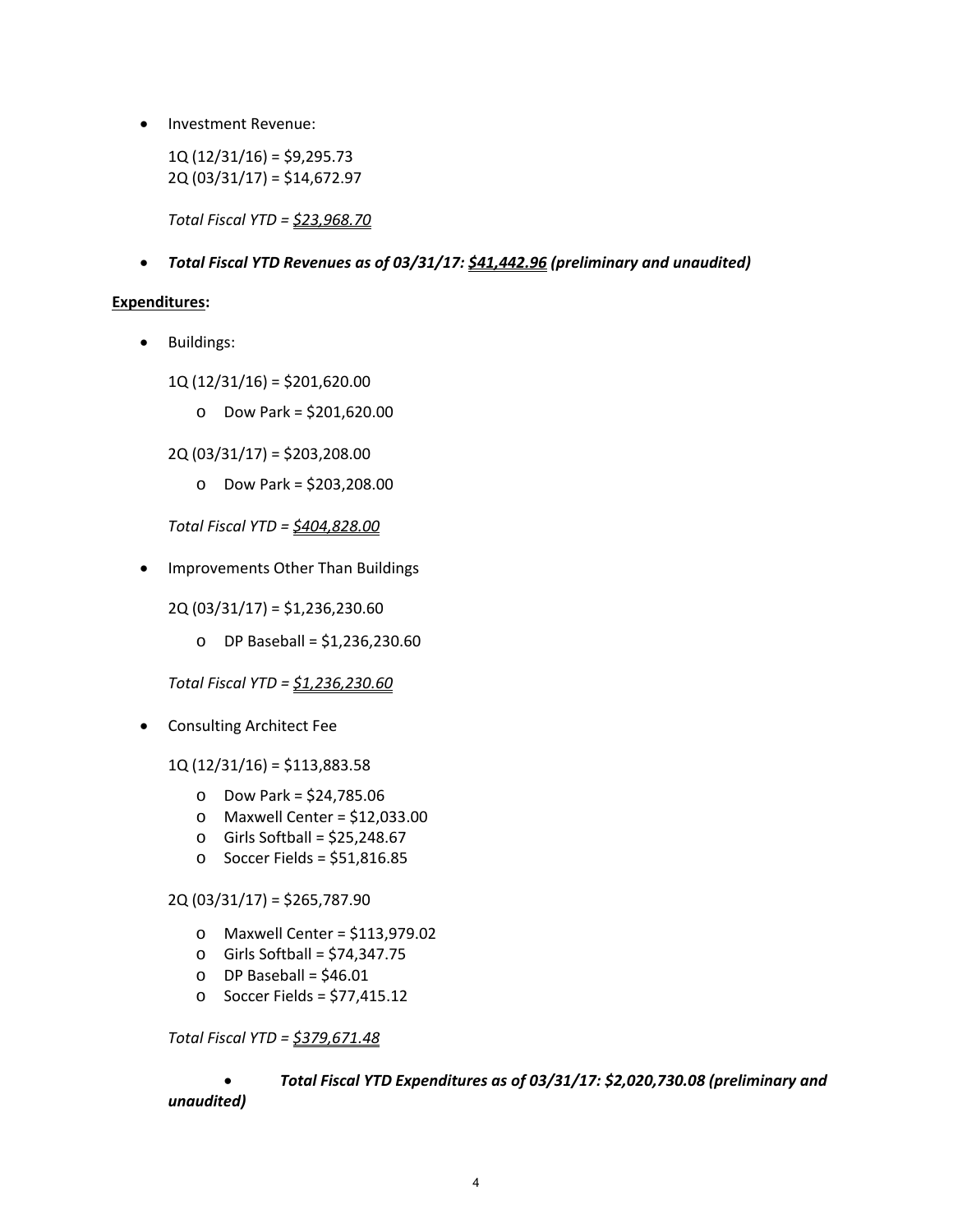# **Deer Park Community Development Corporation**

# **Quarterly Report: October 1, 2016 – December 31, 2016**

# **Meetings Conducted**

October 17, 2016 Ad‐Hoc Committee approved concept for the Girls Softball Complex.

October 24, 2016 Regular Board Meeting. Board actions included the following:

- Conducted the election of officers. The officers elected were:
	- o President T.J. Haight
	- o Vice‐President Georgette Ford
	- o Secretary Sue Mauk
	- o Treasurer Jeff Lawther
	- o Assistant Secretary Sandra Watkins
	- o Assistant Treasurer Donna Todd
- Received a presentation relating to a schedule of events for the proposed sale of certificates of obligation for the construction of DPCDC improvements.
- Approve a recommendation that the Deer Park City Council proceed with the sale of certificates of obligation for the construction of DPCDC improvements, including approval of the financing plan and pro forma debt service schedule presented by the City's Financial Advisor and the recommendation that the Deer Park City Council approve a Notice of Intention to issue certificates of obligation.
- Approved the minutes of regular meeting on July 25, 2016.
- Approved the quarterly report for the period of July 1, 2016 September 30, 2016.
- Reviewed and approved the Investment Policy for the Deer Park Community Development Corporation.
- Approved a recommendation to City Council for the acceptance of the conceptual design for the renovations of the girls' softball facilities at the Youth Sports Complex.
- Recommended approval to City Council for authorization to seek bids for a contractor to construct the Dow Park Pavilions.
- Recommend approval to City Council for an agreement with CorWorth Building Systems and Restroom Facilities Ltd. through the Buyboard Purchasing Cooperative Contract # 423‐13 for the Dow Park pavilion buildings.
- Recommend approval to City Council for an agreement with PlayWell Group through the Buyboard Purchasing Cooperative Contract #512‐16 for the Dow Park pavilion structures.

October 26, 2016 Design Development Meeting No. 2 with Architect, Ad‐Hoc Committee and Staff for the design of the Maxwell Adult Center.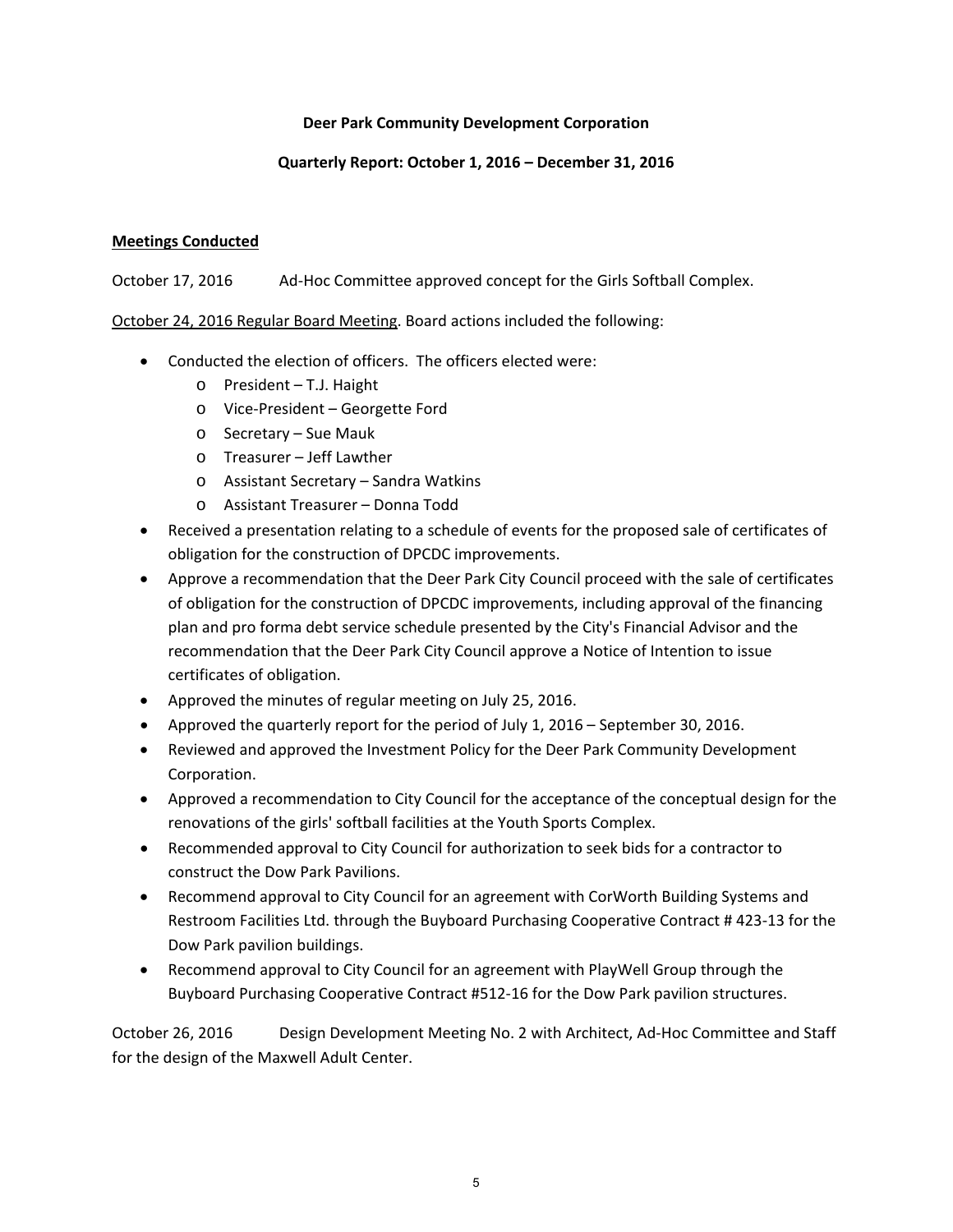November 8, 2016 Ad‐Hoc Committee met with Public Works approved revised concept design for Soccer Complex with Halff.

November 15, 2016 Ad‐Hoc Committee met with contractor and architects to review bids after the required changes for permitting on the revised plans for Spencerview.

November 29, 2016 Ad‐Hoc Committee met with Halff on 50% design development plans for the Soccer Complex.

 Ad‐Hoc Committee met with Halff on revised concept design for the Girls Softball Renovation project.

December 5, 2016 Staff met with the Public Works Department to assist with the design and coordination of the city hall parking lot expansion and the Dow Park Pavilion Project.

December 8, 2016 Ad‐Hoc Committee and Engineering reviewed the 75% Construction Documents (CD's) for the Dow Park Pavilion from the architects and vendor(s).

December 13, 2016 Ad-Hoc Committee, Fire Marshall and Public Works Department received the 100% Design Development plans of the Soccer Complex for review from Halff.

December 15, 2016 Spencerview Project Construction Meeting with Ad‐Hoc Committee and T.F. Harper.

December 19, 2016 Ad-Hoc Committee and Public Works Department received a proposed concept for the parking lot at Maxwell Center for review from Halff.

December 21, 2016 Ad‐Hoc Committee reviewed the preliminary Design Development documents of the Maxwell Adult Center from the Architects.

# **Financial**

# **Debt Issued To‐Date**

- \$9,450,000 Certificates of Obligation, Series 2016 issued February 16, 2016 through a private placement to Wells Fargo Bank via a competitive bidding process
- In an agreement between the City of Deer Park and the DPCDC, the City agreed to issue and sell certificates and the DPCDC agreed to make payments to the City in amounts sufficient to pay the principal of and interest on the certificates

# **Deer Park Community Development Corporation (Fund 85)**

*This fund records the sales tax revenues, operating expenditures, including bond issuance costs, and debt service payments.*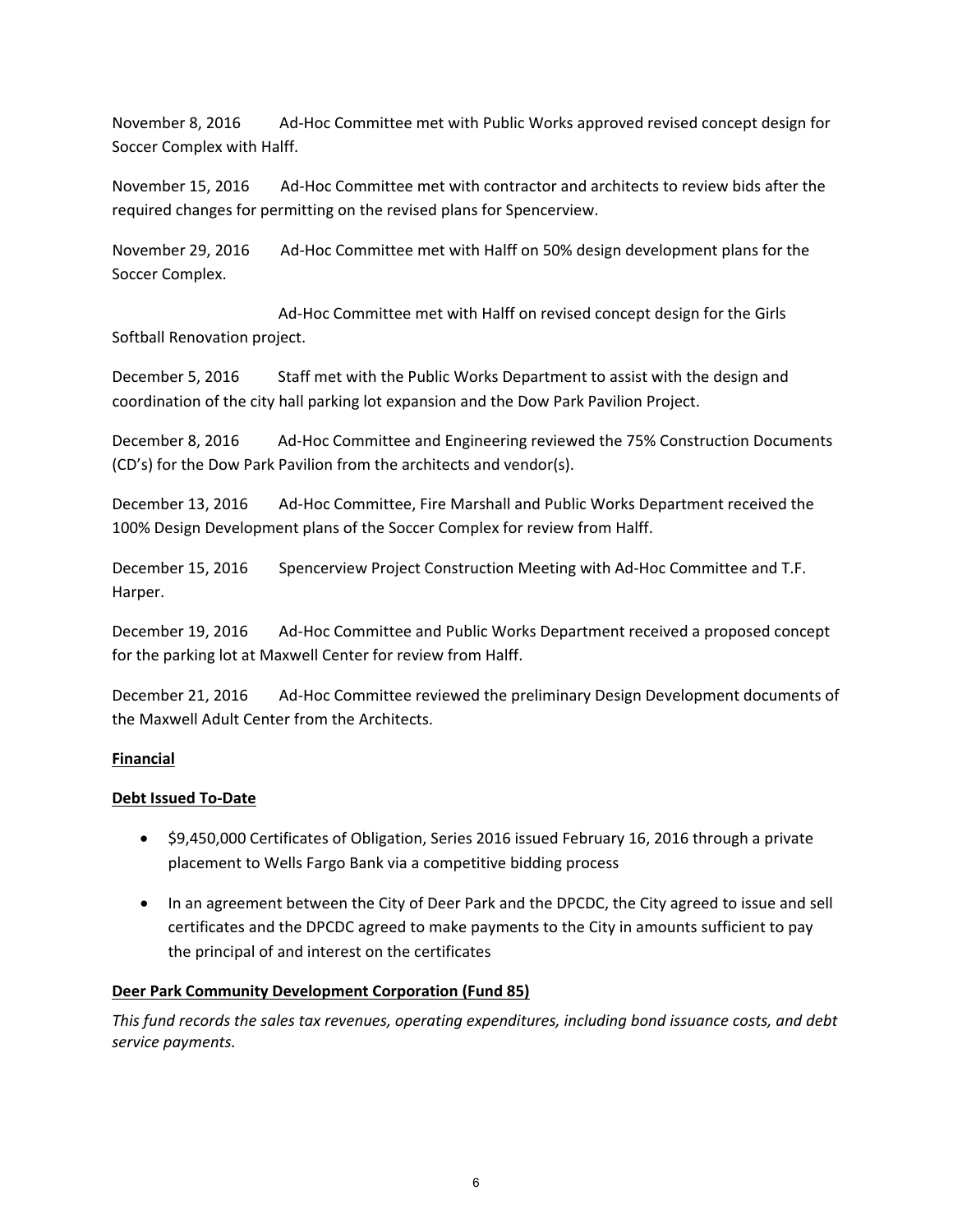### **Revenues:**

- Sales & Use Tax Revenues: 1Q (12/31/16) = \$260,601.69 *Total Fiscal YTD = \$260,601.69*
- Investment Revenue:

 $1Q(12/31/15) = $311.91$ *Total Fiscal YTD = \$311.91*

*Total Fiscal YTD Revenues as of 12/31/16: \$260,913.60 (preliminary and unaudited)*

# **Expenditures:**

Pay‐As‐You‐Go – Dow Park:

1Q (12/31/16) = \$17,474.26 *Total Fiscal YTD = \$17,474.26*

*Total Fiscal YTD Expenditures as of 12/31/16: \$17,474.26 (preliminary and unaudited)*

### **Bond Fund – Series 2016 CO's (Fund 23)**

This fund records the bond proceeds and capital project expenditures, including pay-as-you-go funding *and projects.*

#### **Revenues:**

Intergovernmental Revenue *(Pay‐As‐You‐Go Funding)*:

1Q (12/31/16) = \$17,474.26

*Total Fiscal YTD = \$17,474.26*

Investment Revenue:

 $1Q(12/31/16) = $9,295.73$ 

*Total Fiscal YTD = \$9,295.73*

*Total Fiscal YTD Revenues as of 12/31/16: \$26,769.99 (preliminary and unaudited)*

# **Expenditures:**

Buildings:

1Q (12/31/16) = \$201,620.00